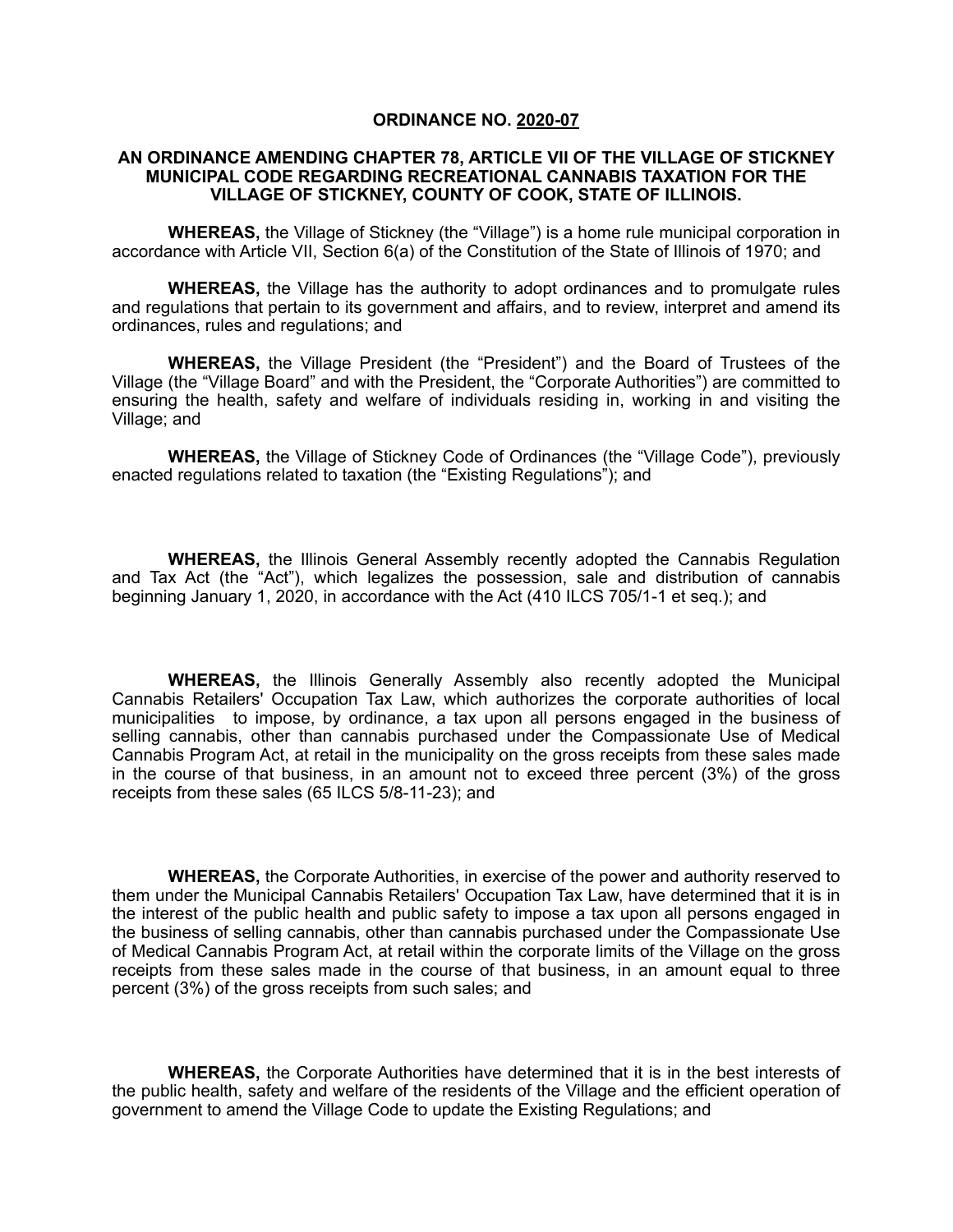**WHEREAS,** in light of the foregoing, the Corporate Authorities have determined that it is necessary, advisable and in the best interests of the Village and its residents to amend Chapter 78, Article VII of the Village Code as set forth herein;

### **NOW, THEREFORE, BE IT ORDAINED BY THE PRESIDENT AND BOARD OF TRUSTEES OF THE VILLAGE OF STICKNEY, COOK COUNTY, ILLINOIS, as follows:**

### **ARTICLE I. IN GENERAL**

### **SECTION 1. INCORPORATION CLAUSE.**

The Corporate Authorities hereby find that all of the recitals hereinbefore stated as contained in the preambles to this Ordinance are full, true and correct and do hereby, by reference, incorporate and make them part of this Ordinance as legislative findings.

### **SECTION 2. PURPOSE.**

The purpose of this Ordinance is to amend Chapter 78, Article VII of the Village Code to update, amend, and clarify the Village's existing regulations, and to authorize the President or his designee to take all actions necessary to carry out the intent of this Ordinance.

#### **ARTICLE II. AMENDMENT OF CHAPTER 78, ARTICLE VII OF THE MUNICIPAL CODE, VILLAGE OF STICKNEY, ILLINOIS**

# **SECTION 3.0 AMENDMENT OF CHAPTER 78, ARTICLE VII**

That the Village Code is hereby amended, notwithstanding any provision, ordinance, resolution or Village Code section to the contrary, by amending Chapter 78, Article VII by striking out any language to be removed or repealed and underlining any new language as follows:

# **ARTICLE VII. – RESERVED RETAIL CANNABIS TAX**

#### **Secs. 78-221—78-240. - Reserved.**

Sec. 78-221. – Imposed.

A tax is hereby imposed, in accordance with the Municipal Cannabis Retailers' Occupation Tax Law (65 ILCS 5/8-11-23), upon all persons engaged in the business of selling cannabis, other than cannabis purchased under the Compassionate Use of Medical Cannabis Program Act, at retail in the corporate limits of the village at the rate of 3% of the gross receipts from these sales made in the course of that business.

Sec. 78-222. – Collection and enforcement.

The tax imposed by this chapter, and all civil penalties that may be assessed as an incident thereto, shall be collected and enforced by the Illinois Department of Revenue. The Illinois Department of Revenue shall have full power to administer and enforce the provisions of this article. Any tax required to be collected pursuant to or as authorized by this article and any such tax collected by such retailer and required to be remitted to the Illinois Department of Revenue shall constitute a debt owed by the retailer to the State of Illinois. Retailers may reimburse themselves for their seller's tax liability hereunder by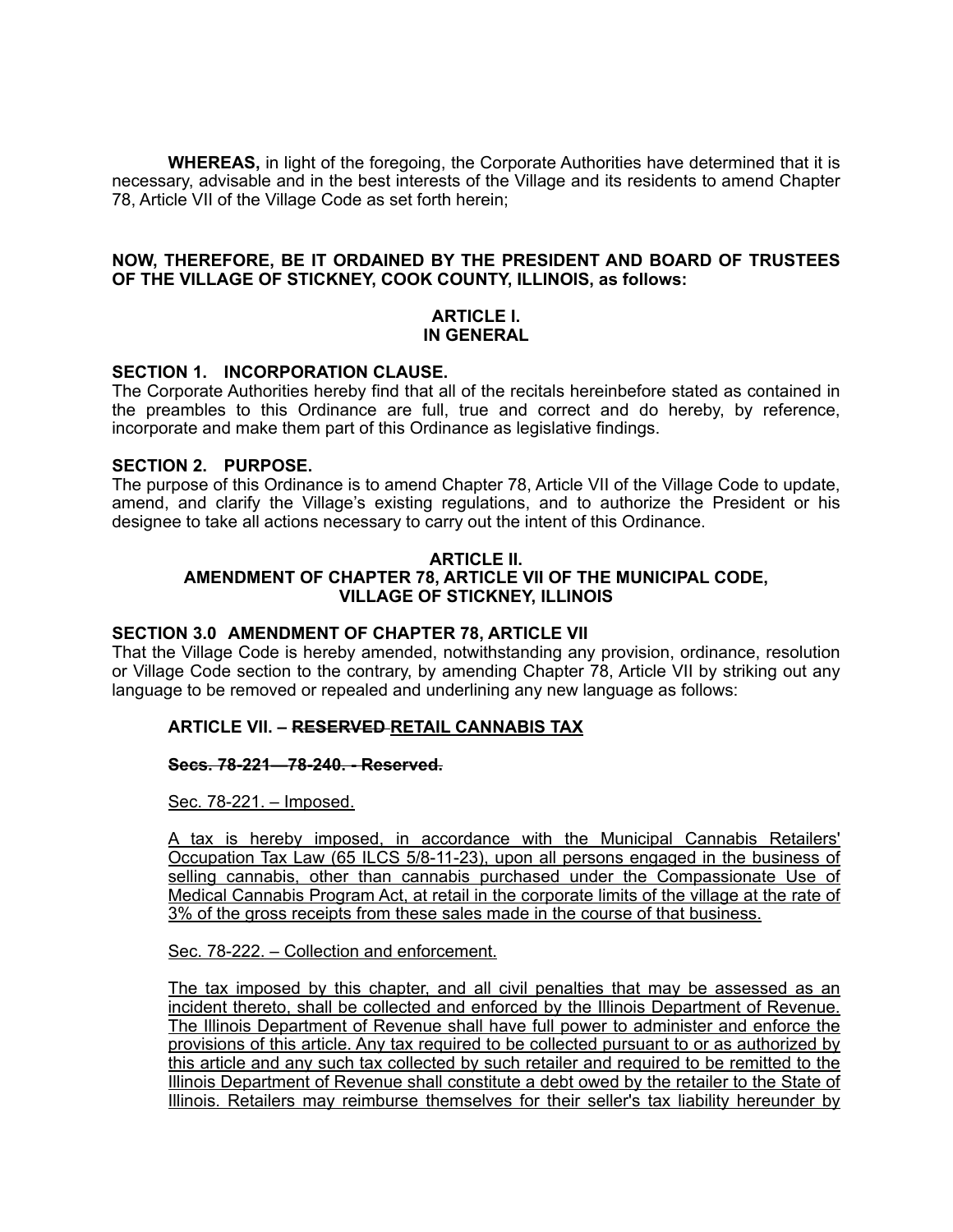separately stating that tax as an additional charge, which charge may be stated in combination, in a single amount, with any state tax that sellers are required to collect, as provided in 65 ILCS 5/8-11-23.

Sec. 78-223. – Effective date.

The tax provided for in this article shall take effect for sales on or after the first day of July, 2020, or on or after such other date as provided for by 65 ILCS 5/8-11-23 or other applicable enactment of law.

Secs. 78-224—78-240. - Reserved.

# **SECTION 3.1. OTHER ACTIONS AUTHORIZED.**

The officers, employees and/or agents of the Village shall take all action necessary or reasonably required to carry out, give effect to and consummate the amendments contemplated by this Ordinance and shall take all action necessary in conformity therewith. The officers, employees and/or agents of the Village are specifically authorized and directed to draft and disseminate any and all necessary forms or notices to be utilized in connection with the intent of this Ordinance. The Village Clerk shall cause a certified copy of this Ordinance to be filed with the Illinois Department of Revenue as soon as possible after approval of this Ordinance.

### **ARTICLE III. HEADINGS, SAVINGS CLAUSES, PUBLICATION, EFFECTIVE DATE**

# **SECTION 4. HEADINGS.**

The headings of the articles, sections, paragraphs and subparagraphs of this Ordinance are inserted solely for the convenience of reference and form no substantive part of this Ordinance nor should they be used in any interpretation or construction of any substantive provision of this Ordinance.

# **SECTION 5. SEVERABILITY.**

The provisions of this Ordinance are hereby declared to be severable and should any provision of this Ordinance be determined to be in conflict with any law, statute or regulation by a court of competent jurisdiction, said provision shall be excluded and deemed inoperative, unenforceable and as though not provided for herein and all other provisions shall remain unaffected, unimpaired, valid and in full force and effect.

# **SECTION 6. SUPERSEDER.**

All code provisions, ordinances, resolutions, rules and orders, or parts thereof, in conflict herewith are, to the extent of such conflict, hereby superseded.

# **SECTION 7. PUBLICATION.**

A full, true and complete copy of this Ordinance shall be published in pamphlet form or in a newspaper published and of general circulation within the Village as provided by the Illinois Municipal Code, as amended.

# **SECTION 8. EFFECTIVE DATE.**

This Ordinance shall be in full force and effect immediately, following its passage, approval and publication, as provided by law.

(REMAINDER OF THIS PAGE INTENTIONALLY LEFT BLANK)